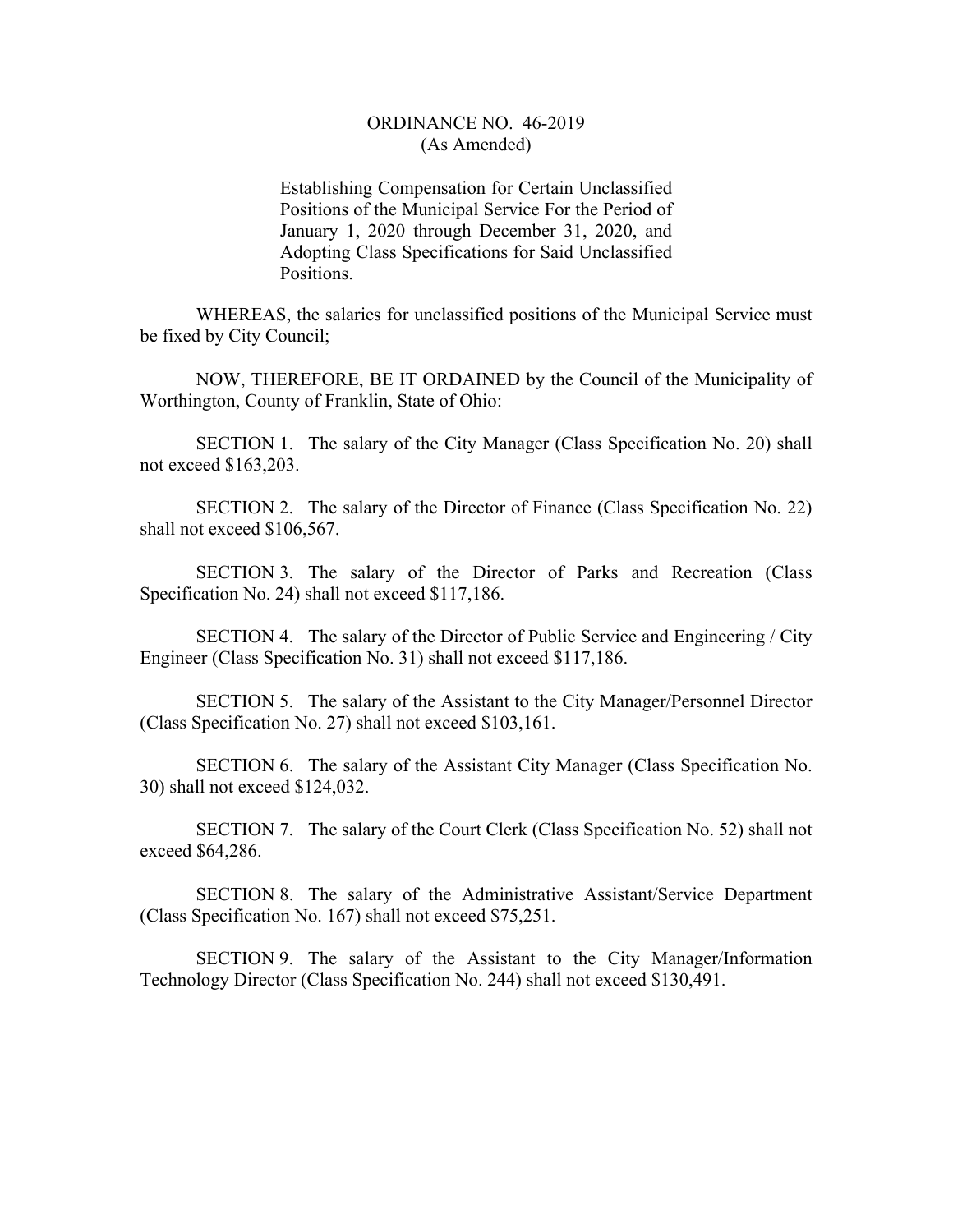## ORDINANCE NO. 46-2019 (As Amended)

SECTION 10. The compensation rate for the Clerk of Council shall be not less than \$25.00 per meeting. In lieu of monetary compensation, the Clerk of Council may be granted compensatory time.

SECTION 11. The salary of the Administrative Assistant/Public Information and Community Relations Officer (Class Specification No. 202) shall not exceed \$77,227.

SECTION 12. The salary of the Chief Building Inspector (Class Specification No. 223) shall not exceed \$105,087.

SECTION 13. The salary of the Director of Law (Class Specification No. 226) shall not exceed \$130,491.

SECTION 14. The salary of the Assistant to the City Manager/Economic Development Director (Class Specification No. 229) shall not exceed \$98,325.

SECTION 15. The salary of the Director of Planning and Building (Class Specification No. 236) shall not exceed \$110,486.

SECTION 16. The salary of the Administrative Assistant/Finance Manager (Class Specification No. 243) shall not exceed \$81,557.

SECTION 17. The salary of the Deputy Director of Safety/Fire Chief (Class Specification No. 180) shall not exceed \$129,288.

SECTION 18. The salary of the Executive Assistant to the City Manager/City Clerk (Class Specification No. 248) shall not exceed \$73,625.

SECTION 19. The salary of the Deputy Director of Safety/Police Chief (Class Specification No. 122) shall not exceed \$129,288.

SECTION 20. The provisions of this ordinance supersede Ordinance No. 53-2018, as Amended, passed December 3, 2018, as it pertains to positions specified in Sections 1 through 18 and Ordinance 30-2019, as it pertains to the position specified in Section 19 above for the period of January 1, 2020 through December 31, 2020.

SECTION 21. That Ordinance No. 53-2018 as Amended and Ordinance No. 30- 2019 be and the same are hereby repealed.